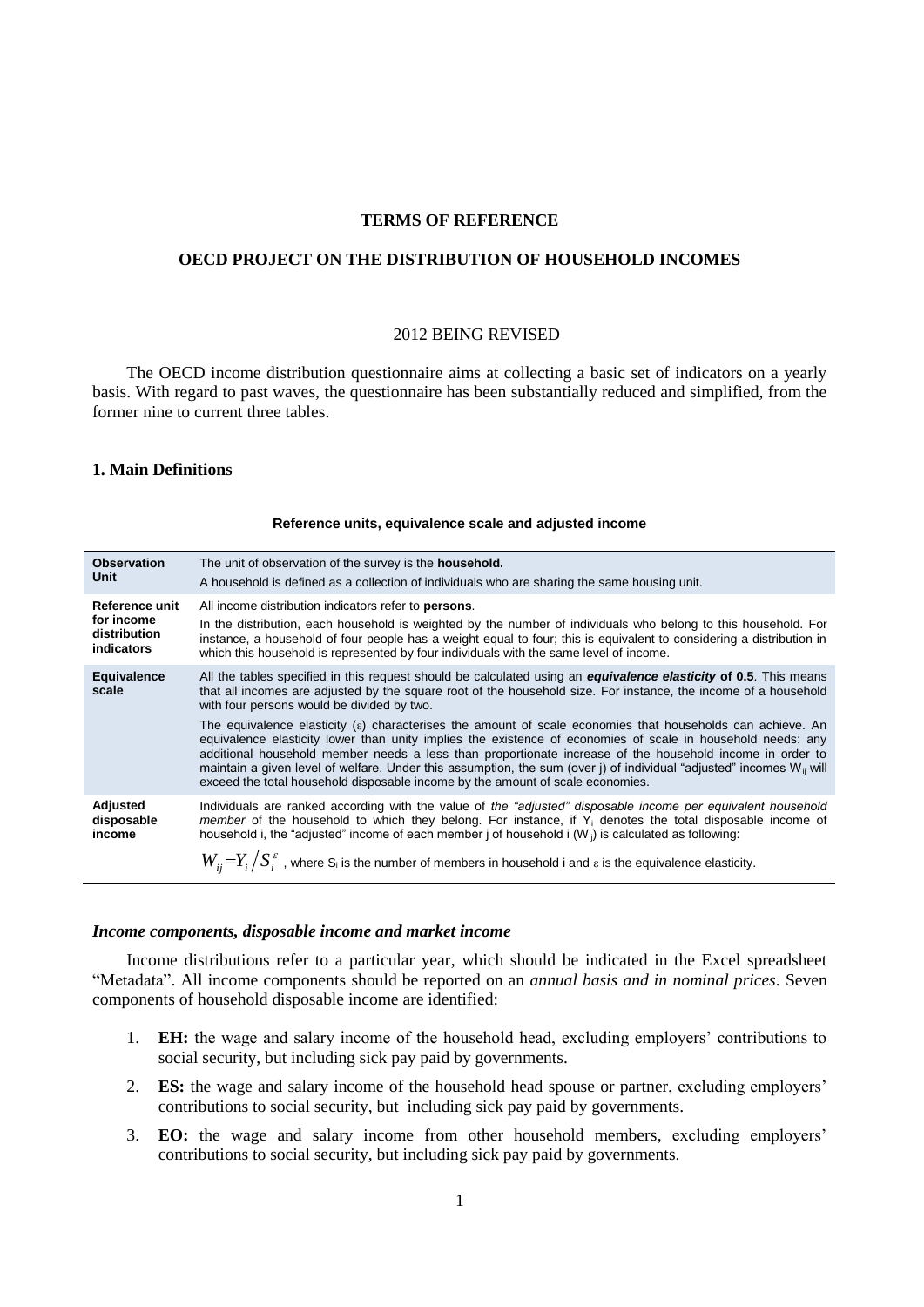- 4. **K:** capital and property income (net dividends, interests, rents), private pensions, private occupational pensions, and all kinds of private transfers.
- 5. **SE:** self-employment incomes.
- 6. **TR:** social security transfers from public sources (including accident and disability benefits, oldage cash benefits, unemployment benefits, maternity allowances, child and/or family allowances, all income-tested and means-tested benefits)
- 7. **TA:** taxes and social security contributions paid directly by households.

All household income components can expressed in terms of equivalent household member, by dividing the component by  $S_i^{\varepsilon}$ , the number of household member to the power of the equivalence elasticity  $\varepsilon$ . Individual disposable income per equivalent household member and individual market income per equivalent household member, for each member *j* of household *i*, can then be expressed as follows:

 $\bf{F1}$ ]  $\bf{Equivalised }$  disposable income:  $W_{ij}\,=\,EH_{ij}+ES_{ij}+EO_{ij}+K_{ij}+SE_{ij}+TR_{ij}-TA_{ij}$ 

**[2] Equivalised market income**: *Mij EHij ESij EOij Kij SEij*

# *Treatment of negative income*

- Once equivalent household member adjustments are done, using the equivalence elasticity under consideration, all individual components of market income (EH, ES, EO, K, SE) showing negative values should be set to zero. For instance, any negative value of self-employment income is set equal to zero.
- Then, market and disposable incomes are calculated using formulas [1] and [2]. The ranking of individuals is done on the basis of these new values of disposable income.
- The mean of market income and disposable income are then computed (over all incomes e.g. zero and positive incomes).

# *Income poverty*

Poverty is defined using both a relative threshold and an absolute threshold (computed from a relative threshold anchored in time):

- *Relative poverty*: the relative poverty threshold is expressed as a given percentage of the median disposable income, expressed in nominal terms (current prices). Therefore, this threshold changes over time, as the median income changes over time. Two relative poverty thresholds are used: the first one is set at 50% of the median equivalised disposable income of the entire population, the second one is set at 60% of that income.
- *"Absolute" poverty*: the "absolute" poverty threshold is set at 50% of the median income observed in a given reference year in the past. Two reference years are used for this "absolute" threshold: **mid-1990s** and **2005**. Then, these thresholds are inflation-adjusted each year so as to remain constant, in real terms, over time.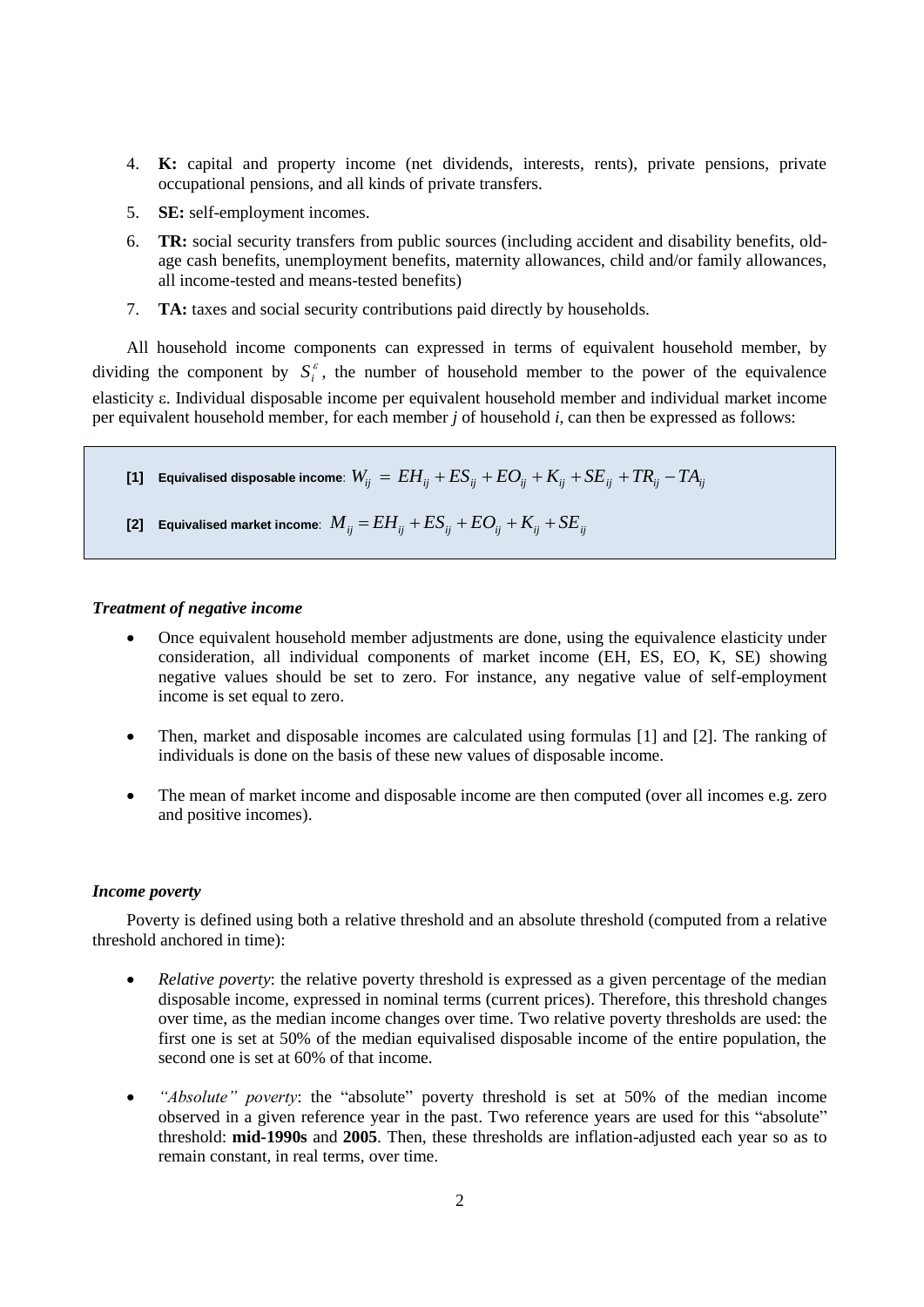Two types of indicators are used to characterise poverty:

- The *headcount ratio*, calculated as the number of individuals in the group considered with disposable household income per equivalent member lower or equal to the poverty threshold, as a percentage of the total number of individuals in the group considered.
- The *poverty gap ratio* (income gap expressed as % of the poverty threshold). Two measures of the poverty gap ratio are included in the questionnaire. The first is calculated as the difference between the poverty threshold and the mean disposable income of the poor, expressed as a percentage of the poverty threshold. The second is calculated as the difference between the poverty threshold and the median disposable income of the poor, expressed as a percentage of the poverty threshold.

Note: the poverty threshold is the same on for each country/year. It is calculated based on the entire population. In other words, poverty rates for the retirement age population are computed based on the median income for the entire population.

# **2. Inequality and poverty indicators (Table 1)**

Table 1 provides a set of aggregate indicators on disposable income, income inequalities and poverty for three different population groups: the entire population, the population of working age (individuals aged 18-65) and the population of retirement age (individuals aged 66 and over). Children (persons aged below 18) should be included among the entire population.

Individuals are ranked according with their *household disposable income per equivalent household member* as described in equation [1], except for the indicator "Gini before taxes and transfers" (*i.e.* Gini for market income), where individuals are ranked according with their market income per equivalent household member, including cases with zero market incomes.

| <b>Indicator</b>  | <b>Formula</b>                                                                                                                                                                                                                                      | <b>Comments</b>                                                                                                                                                                                                                                                                                                                                                                                                                                                        |
|-------------------|-----------------------------------------------------------------------------------------------------------------------------------------------------------------------------------------------------------------------------------------------------|------------------------------------------------------------------------------------------------------------------------------------------------------------------------------------------------------------------------------------------------------------------------------------------------------------------------------------------------------------------------------------------------------------------------------------------------------------------------|
| <b>Gini index</b> | <i>Gini</i> = $\left(\frac{2}{\mu n^2} \cdot \sum_{k=1}^n k \cdot W_k\right) - \frac{n+1}{n} = \frac{2 \text{cov}\left(W_k, \frac{k}{n}\right)}{n}$<br>$\frac{2}{n}\sum_{k=1}^n (W_k - \mu) \left(\frac{k}{n} - \frac{1}{n^2}\sum_{k=1}^n k\right)$ | Household incomes per equivalent household<br>members $(W_k)$ are ranked in ascending order (such<br>as $k = 1, 2, , n$ ).<br>Individuals falling in each of the three population<br>groups (entire population, population of working age<br>and population of retirement age) should be ranked<br>separately.<br>n is the total number of individuals;<br>$\mu$ is the arithmetic mean of disposable<br>incomes: $\mu = \frac{\sum_k W_k}{\mu}$ .<br>$\boldsymbol{n}$ |
| Mean poverty gap  | $\left(z-\mu_{n}\right)\left(\frac{1}{p}\sum_{i=1}^{p}\sum_{j}\left(z-W_{ij}\right)\right)$                                                                                                                                                         | z is the poverty threshold;<br>p is the number of poor;<br>$\mu_{\nu}$ is the mean income of the poor.                                                                                                                                                                                                                                                                                                                                                                 |

#### **Indicators formula**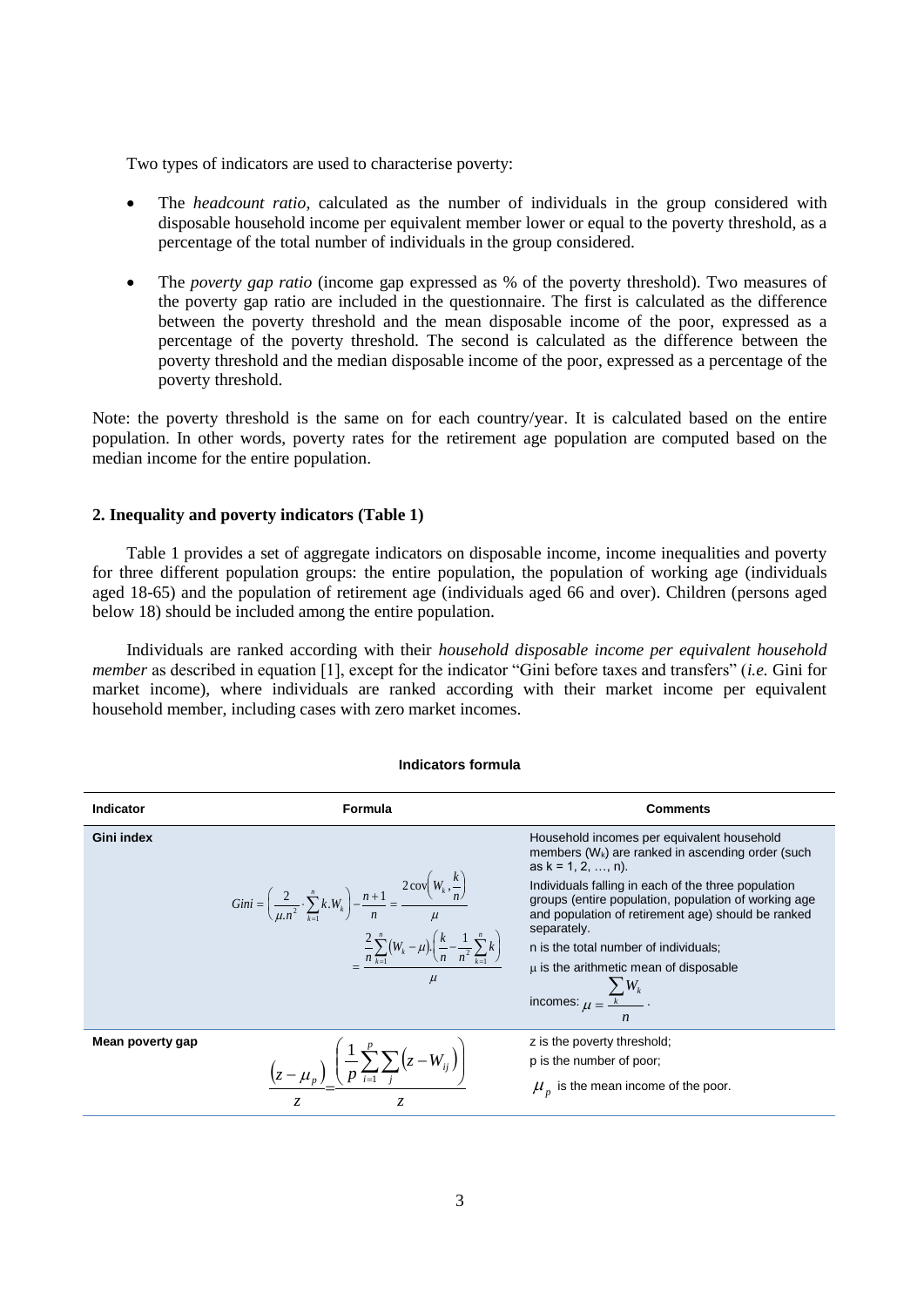| <b>Indicator</b>             | Formula                      | <b>Comments</b>                                         |
|------------------------------|------------------------------|---------------------------------------------------------|
| <b>Median poverty</b><br>gap | $\left(z-\hat{\mu}_p\right)$ | z is the poverty threshold;<br>p is the number of poor; |
|                              |                              | $\hat{\mu}_n$ is the median income of the poor.         |

# *Poverty indicators "before taxes and transfers"*

While poverty indicators "after taxes and transfers" are based on the equivalised disposable income of each person, poverty indicators "**before** taxes and transfers" are based on the equivalised **market** income of the individual. However, both types of poverty indicators are based on a poverty threshold set in terms of equivalised **disposable** income. In other terms, people are counted as poor "before taxes and transfers" when their **market** income is lower or equal to 50% (or 60%) of the **median disposable** income (i.e. the poverty thresholds are the *same* as those used for poverty indicators "after taxes and transfers").

# **3. Disposable income per deciles (Table 2)**

Table 2 describes the structure and composition of household disposable incomes across deciles. The income sources considered are those specified in identity [1] above. This table indicates the distribution across deciles of the different income sources, for two population groups: the entire population and the population of working age (individuals aged 18-65). Children (persons aged below 18) should be included among the entire population.

Individual observations are ranked *following ascending values of household disposable income per equivalent household member* (W<sub>ij</sub>). For each of the two panels, income estimates are ranked separately; i.e. upper bound values should be specific to the two population groups, and each decile should contain 10% of the respective reference population.

The upper bound value is the income value at the upper breaking point of the corresponding decile. Therefore, the upper bound value of decile 1 corresponds to the income of the 10% up from the bottom individual; that of decile 9, to the income of the 90% up from the bottom individual and that of decile 10, to the highest (possibly top coded) income value.

For each income decile, the sum of all income components should be equal to the mean (equivalised) disposable income value reported for that decile in the second column of Table 2. Therefore, taxes should be entered with a negative sign.

## **4. Disposable income per household groups (Table 3)**

Table 3 provides information on which types of households are at risk of low incomes, and how some particular sub-groups contribute to shape the overall pattern of inequality and income poverty. It shows, for various population sub-groups, the following variables:

- the percentage share of people in the *total population*;
- the mean disposable income (in nominal prices);
- the poverty rate, before and after accounting for net transfers (taxes and transfers), expressed in terms of the headcount ratio. The poverty threshold is equal to the first relative threshold used to